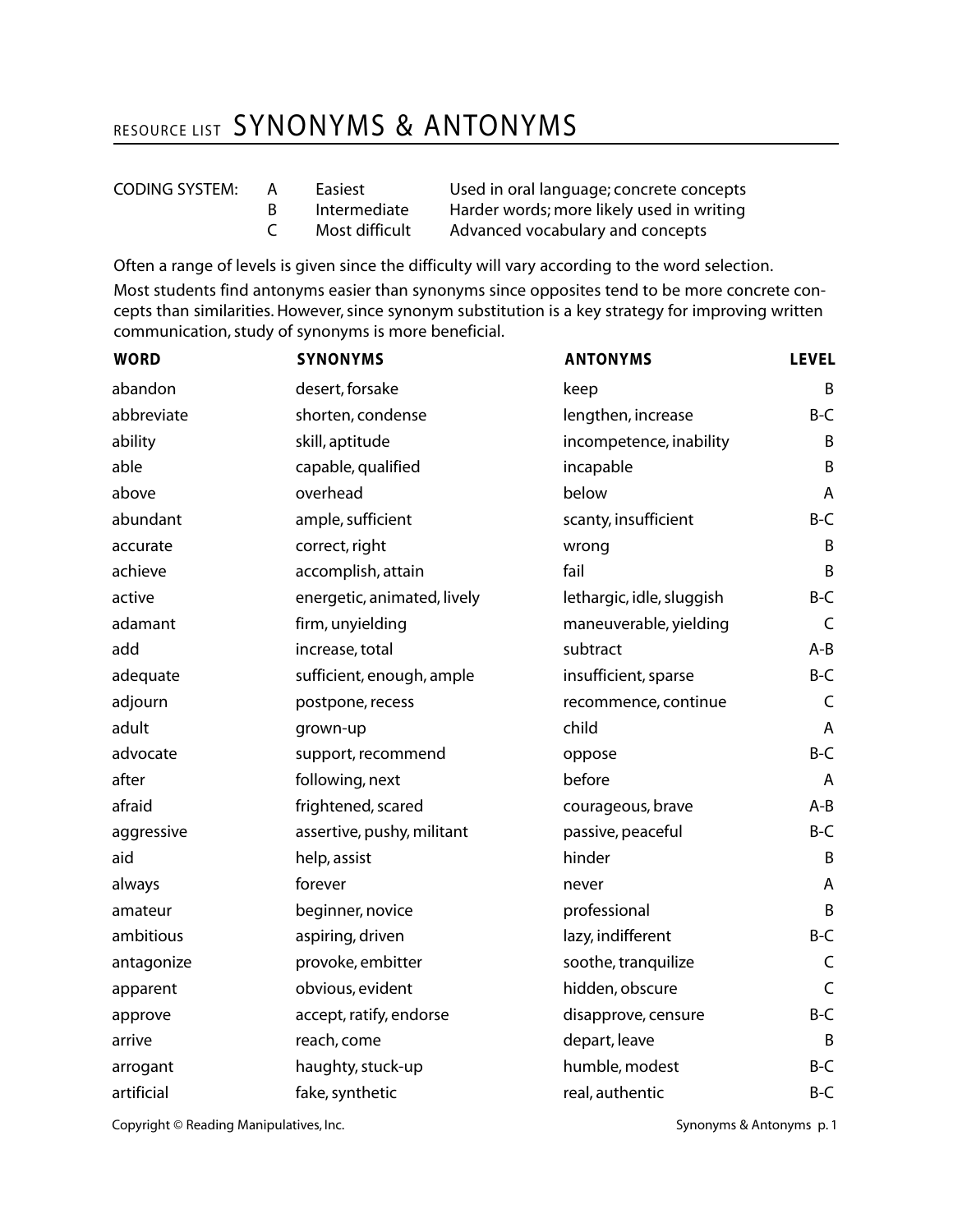| <b>WORD</b> | <b>SYNONYMS</b>                   | <b>ANTONYMS</b>          | <b>LEVEL</b> |
|-------------|-----------------------------------|--------------------------|--------------|
| ask         | question, inquire                 | answer                   | A-B          |
| atrocious   | dreadful, contemptible, vile      | kind, wonderful          | C            |
| authentic   | genuine, real, factual            | false, artificial        | $\mathsf C$  |
| average     | ordinary, fair                    | unusual, exceptional     | B-C          |
| awful       | dreadful, atrocious               | pleasant                 | B-C          |
| awkward     | clumsy, uncoordinated             | graceful                 | B            |
| ban         | prohibit, forbid, outlaw          | allow, permit            | B            |
| barren      | unproductive, infertile           | fertile, productive      | $\mathsf C$  |
| bashful     | shy, timid                        | outgoing, assured        | B            |
| beautiful   | pretty, attractive, lovely        | ugly                     | A            |
| before      | prior, earlier                    | after, behind            | $A - B$      |
| beginning   | start, initiate                   | finish, end              | $A-B$        |
| believe     | trust, accept                     | doubt, distrust          | $A-B$        |
| below       | under, lower                      | above                    | A            |
| beneficial  | helpful, useful, advantageous     | harmful, adverse         | B-C          |
| best        | finest, choice                    | worst                    | $A-B$        |
| birth       | beginning                         | death, end               | $A-B$        |
| blend       | combine, mix                      | separate                 | B            |
| bottom      | base, foundation                  | top                      | $A-B$        |
| brave       | courageous, bold, heroic          | cowardly, timid          | B            |
| break       | fracture, burst                   | repair, heal             | $A - B$      |
| brief       | short, concise                    | long                     | B            |
| broad       | wide, expansive                   | narrow                   | B            |
| busy        | active, occupied, working         | idle, inactive           | B            |
| buy         | purchase                          | sell                     | $A-B$        |
| calm        | quiet, tranquil, still            | excited, turbulent       | B            |
| capture     | apprehend, seize, arrest          | free, release            | B            |
| care        | concern, protection               | neglect                  | Β            |
| careful     | cautious, watchful                | careless, reckless       | B            |
| cease       | stop, discontinue                 | continue, recommence     | B-C          |
| certain     | positive, sure, definite          | uncertain, unsure        | B            |
| charming    | delightful, appealing, enchanting | obnoxious, gross, vulgar | B-C          |
| chilly      | cool, nippy                       | warm                     | A            |
| chubby      | plump, pudgy                      | thin, skinny             | A-B          |
| clarify     | explain, simplify                 | confuse                  | B            |
| close       | shut, fasten                      | open                     | A            |
| close       | near, imminent                    | far                      | B            |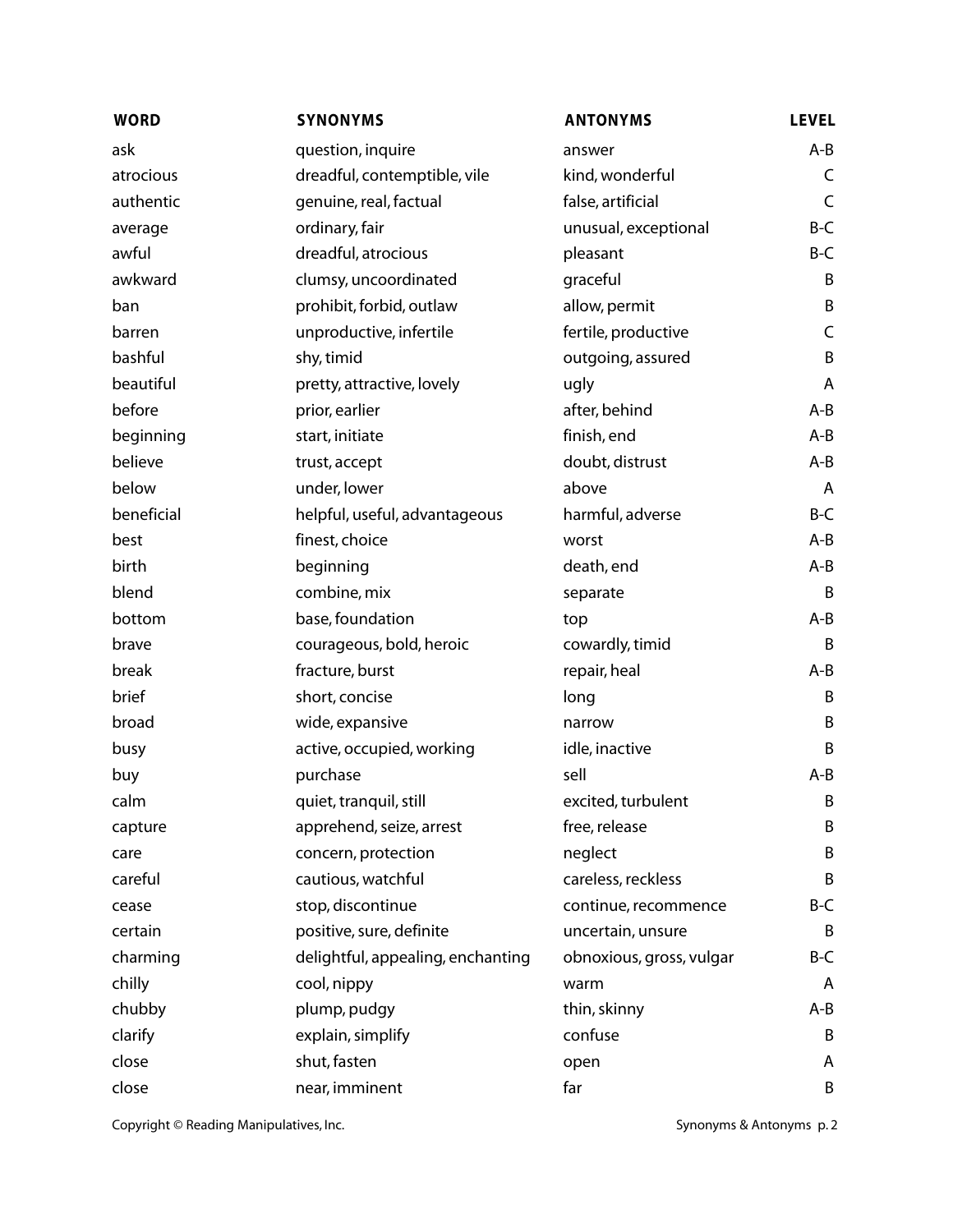| <b>WORD</b>   | <b>SYNONYMS</b>                  | <b>ANTONYMS</b>              | <b>LEVEL</b> |
|---------------|----------------------------------|------------------------------|--------------|
| coarse        | bumpy, rough                     | fine, smooth                 | B            |
| colossal      | enormous, immense, mammoth       | tiny, insignificant, trivial | B-C          |
| combine       | blend, unite, join               | separate                     | B            |
| comical       | amusing, funny, humorous         | tragic, sorrowful            | B            |
| complex       | complicated, intricate           | simple                       | B-C          |
| competent     | capable, qualified               | incompetent, inept           | B-C          |
| comprehend    | understand, grasp                | confuse, misinterpret        | B-C          |
| complete      | conclude, finish                 | incomplete                   | B            |
| complex       | complicated, intricate           | simple                       | $B-C$        |
| compress      | crush, condense, squeeze         | expand                       | B-C          |
| concrete      | real, tangible, solid            | abstract, flimsy             | C            |
| concur        | agree, cooperate                 | disagree                     | B            |
| condemn       | censure, denounce                | approve                      | B-C          |
| condense      | compress, concentrate            | expand, enlarge              | C            |
| confess       | admit, acknowledge               | deny                         | B            |
| confine       | contain, enclose, restrain       | free, release                | B-C          |
| conflict      | oppose, differ, clash            | agree                        | B            |
| conflict      | fight, battle, struggle          | peace, harmony               | B-C          |
| conform       | comply, submit                   | dissent, dispute             | B-C          |
| confuse       | complicate, muddle, jumble       | clarify                      | B            |
| congested     | overcrowded, stuffed             | empty, unfilled              | B-C          |
| connect       | join, link, attach               | separate, disconnect         | B            |
| conscientious | scrupulous, virtuous             | neglectful, careless         | C            |
| conscious     | aware, cognizant                 | unaware, unconscious         | C            |
| consecutive   | successive, continuous           | interrupted                  | $\mathsf C$  |
| conservative  | cautious, restrained             | radical, extreme             | $\mathsf C$  |
| considerate   | thoughtful, sympathetic, mindful | thoughtless, selfish         | C            |
| constantly    | always, continually              | scarcely, seldom             | B            |
| contaminate   | pollute, defile, infect          | purify                       | B-C          |
| contented     | satisfied, pleased               | dissatisfied, unhappy        | B-C          |
| continue      | persist, persevere               | discontinue, stop            | B-C          |
| convalesce    | recuperate, recover, heal        | relapse                      | C            |
| convenient    | handy, accessible                | inconvenient                 | B            |
| conventional  | customary, traditional           | unusual                      | B-C          |
| correct       | accurate, right, proper          | wrong, incorrect             | A-B          |
| courage       | bravery, valor                   | cowardice                    | B            |
| courteous     | polite, civil                    | rude                         | B            |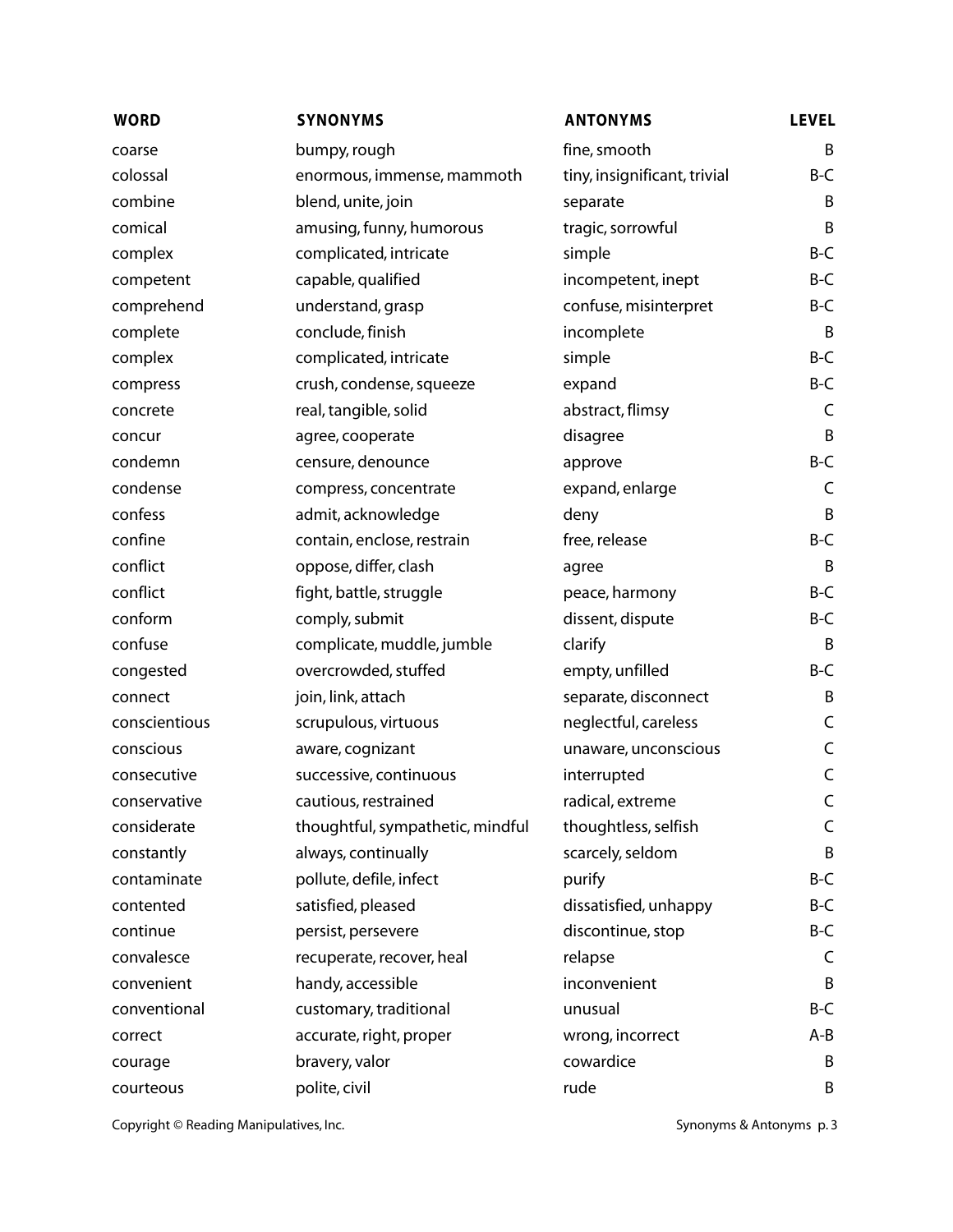| <b>WORD</b> | <b>SYNONYMS</b>             | <b>ANTONYMS</b>   | <b>LEVEL</b> |
|-------------|-----------------------------|-------------------|--------------|
| cover       | conceal, hide               | expose            | B            |
| cozy        | comfortable, snug, homey    | uncomfortable     | B            |
| cranky      | cross, irritable            | good-humored      | B            |
| crazy       | insane, daft, mad           | sane              | B            |
| cruel       | mean, heartless, ruthless   | kind, humane      | B            |
| cry         | sob, weep                   | laugh             | A            |
| dally       | loiter, linger              | rush              | B-C          |
| damage      | hurt, impair, harm          | remedy, repair    | B            |
| dangerous   | unsafe, hazardous, perilous | safe              | B            |
| daring      | bold, audacious             | cautious          | B-C          |
| dark        | dismal, black               | light             | A-B          |
| dawn        | daybreak, sunrise           | evening           | B            |
| dead        | lifeless, deceased          | alive, active     | A-B          |
| decay       | rot, spoil                  | bloom, flourish   | B            |
| deduct      | subtract, remove            | add               | B            |
| defend      | protect, shield             | attack, assault   | B            |
| defy        | resist, challenge           | obey, comply      | B            |
| delicate    | fragile, dainty             | sturdy            | B            |
| demolish    | destroy, wreck              | restore           | B            |
| denounce    | blame, censure, indict      | commend           | C            |
| dense       | thick, heavy, compressed    | sparse, empty     | B-C          |
| depart      | leave, exit                 | arrive            | B            |
| deposit     | store, place                | withdraw          | B            |
| desolate    | barren, forsaken            | dense, verdant    | C            |
| despise     | hate, detest, loathe        | love              | B            |
| destitute   | poor, penniless             | wealthy           | C            |
| destroy     | ruin, wreck, devastate      | restore           | B            |
| detach      | separate, unfasten, remove  | attach            | B            |
| deter       | hinder, prevent             | encourage         | B            |
| determined  | sure, convinced, resolute   | doubtful          | B-C          |
| die         | expire, perish              | live              | A-B          |
| different   | distinct, unlike            | same, alike       | B            |
| difficult   | hard, challenging           | easy              | A-B          |
| dilute      | weaken, thin                | strengthen        | B            |
| diminish    | curtail, lessen, decrease   | increase, amplify | C            |
| dirty       | soiled, messy               | clean             | A            |
| disagree    | differ, dispute             | agree             | B            |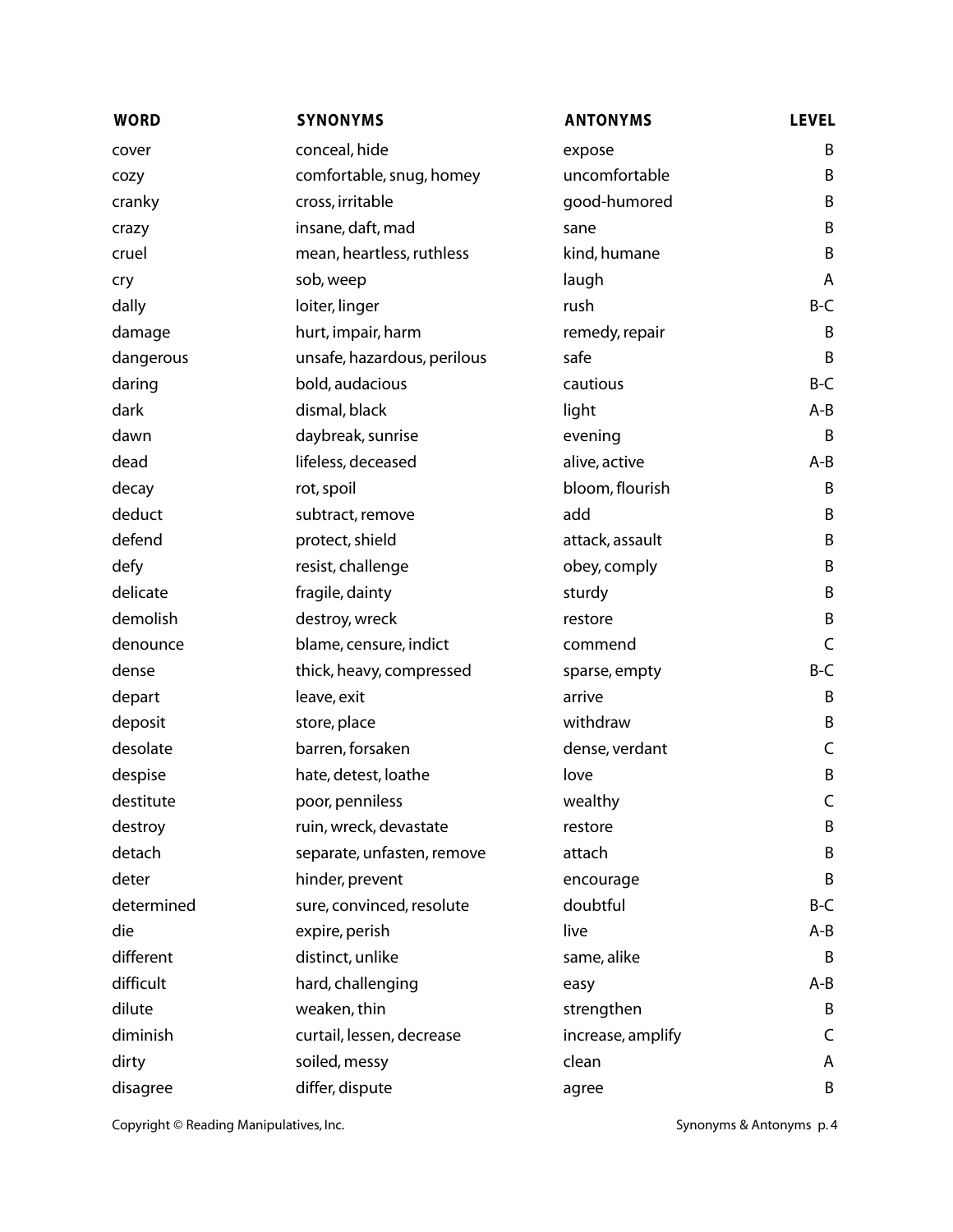| <b>WORD</b> | <b>SYNONYMS</b>                | <b>ANTONYMS</b>          | <b>LEVEL</b> |
|-------------|--------------------------------|--------------------------|--------------|
| dispute     | debate, oppose                 | agree                    | B            |
| diverse     | different, distinct            | same, similar            | C            |
| divide      | separate, split                | unite                    | B            |
| docile      | tame, gentle                   | wild, stubborn           | B-C          |
| dormant     | sleeping, inactive             | awake, active            | B            |
| doubt       | mistrust, dispute              | believe                  | B            |
| drab        | dull, lifeless                 | bright                   | B            |
| drastic     | severe, extreme, tough         | mild, moderate           | B-C          |
| dreadful    | terrible, unpleasant           | splendid, super          | B            |
| dry         | arid, parched                  | wet                      | A-B          |
| dubious     | doubtful, questionable         | certain                  | B-C          |
| dull        | blunt, dreary                  | sharp, bright            | B            |
| dumb        | stupid, dense                  | smart                    | $A - B$      |
| early       | premature, beforetime          | late                     | A-B          |
| easy        | simple                         | hard                     | A            |
| eccentric   | peculiar, unusual              | normal                   | C            |
| ecstasy     | joy, rapture, elation          | sadness, depression      | $\mathsf C$  |
| empty       | drain, unload                  | fill                     | $A - B$      |
| encourage   | promote, support, urge         | discourage               | B            |
| enemy       | opponent, foe                  | ally, friend             | B            |
| enjoy       | like, appreciate               | dislike, hate            | B            |
| enlarge     | expand, magnify                | reduce, shrink           | B            |
| enormous    | vast, immense, colossal        | tiny, microscopic        | B            |
| enough      | sufficient, ample, plenty      | insufficient             | B            |
| entirely    | wholly, completely, solely     | partly                   | B            |
| eternal     | always, perpetual, everlasting | temporary, passing       | B            |
| evident     | apparent, obvious, clear       | doubtful, vague          | B-C          |
| evil        | bad, wrong, wicked             | good                     | A            |
| exceptional | remarkable, outstanding        | ordinary, commonplace    | C            |
| excite      | arouse, provoke, incite        | compose, calm            | B-C          |
| exhilarated | overjoyed, ecstatic, elated    | depressed, dejected, sad | C            |
| explicit    | exact, distinct, unmistakable  | indefinite, unclear      | C            |
| exquisite   | delightful, charming, lovely   | revolting, repulsive     | C            |
| exterior    | outside, outer                 | interior                 | B            |
| extravagant | extreme, excessive, luxurious  | meager                   | C            |
| fabulous    | marvelous, amazing             | unexciting               | B            |
| face        | confront, meet                 | avoid                    | B            |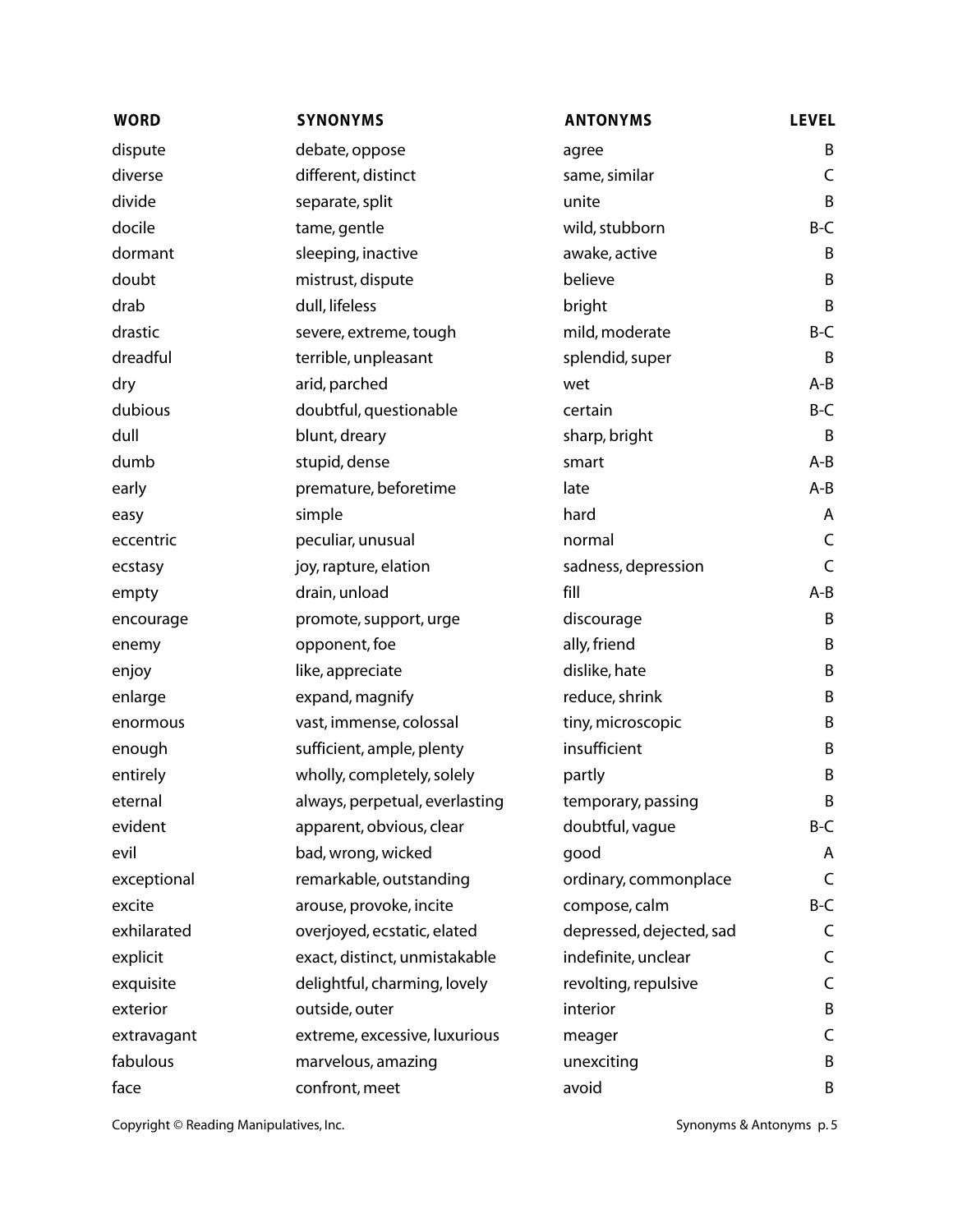| <b>WORD</b> | <b>SYNONYMS</b>                 | <b>ANTONYMS</b>      | <b>LEVEL</b> |
|-------------|---------------------------------|----------------------|--------------|
| fair        | honest, just, impartial         | unjust, unfair       | B            |
| fake        | imitation, phony, artificial    | real, genuine        | B            |
| false       | incorrect, untrue               | true                 | B            |
| fancy       | elaborate, ornate, fussy        | simple, plain        | B-C          |
| fantastic   | incredible, outrageous          | ordinary, usual      | B            |
| fast        | rapid, quick, swift             | slow                 | A-B          |
| fat         | chubby, plump, stout            | thin                 | A-B          |
| fatal       | deadly, mortal, killing         |                      | B            |
| fatigue     | tire, exhaust                   |                      | B            |
| feasible    | possible, attainable, practical | impossible           | B-C          |
| feeble      | weak, frail                     | strong               | B            |
| ferocious   | fierce, savage, brutal, savage  | tame, gentle         | B-C          |
| fertile     | fruitful, productive            | unproductive, barren | C            |
| few         |                                 | many                 | A            |
| fiction     | fantasy, untruth, myth          | truth                | B            |
| fill        | load, pack                      | empty                | A            |
| fix         | mend, repair                    | break                | A            |
| flaw        | defect, fault, blemish          | perfection           | B            |
| flimsy      | frail, fragile, delicate        | sturdy, strong       | B            |
| flippant    | impudent, sassy                 | polite, respectful   | C            |
| fluid       | liquid                          | solid                | B            |
| foe         | enemy, adversary, opponent      | friend               | B-C          |
| follow      | succeed, trail                  | lead, precede        | A-B          |
| forbid      | prohibit, ban, bar              | encourage            | Β            |
| forgive     | pardon, excuse, absolve         |                      | B            |
| former      | previous, earlier               | latter               | B            |
| fraction    | part, portion, segment          | whole                | B            |
| frank       | candid, straightforward, blunt  | evasive              | B            |
| frenzy      | fury, rage                      | serenity, calmness   | B-C          |
| fresh       | unused, new                     | old, stale           | B            |
| friend      | comrade, buddy                  | enemy                | $A - B$      |
| frigid      | freezing, frosty                | warm, hot            | B            |
| frivolous   | trivial, unimportant, silly     | important, serious   | B-C          |
| front       | fore                            | back                 | A            |
| full        | packed, stuffed                 | empty                | A            |
| furious     | angry, enraged, infuriated      | calm, placid         | B            |
| future      | coming, tomorrow                | past                 | A-B          |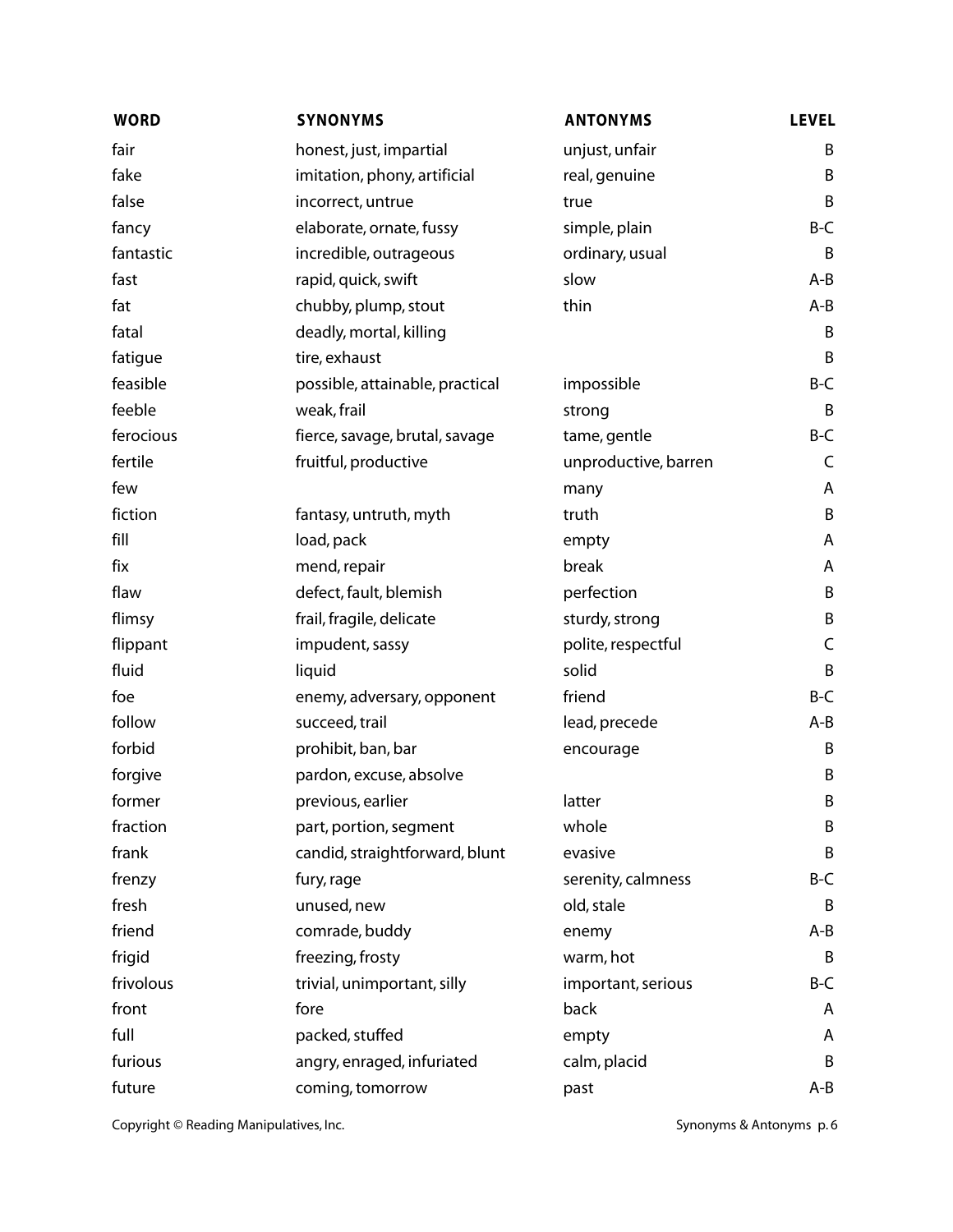| <b>WORD</b> | <b>SYNONYMS</b>                    | <b>ANTONYMS</b>            | <b>LEVEL</b> |
|-------------|------------------------------------|----------------------------|--------------|
| gain        | acquire, obtain, receive           | lose                       | B            |
| gallant     | chivalrous, stately                | ungentlemanly              | C            |
| gather      | collect, accumulate, compile       | scatter, disperse          | B            |
| gaudy       | showy, garish, vulgar              | tasteful, refined          | B-C          |
| gaunt       | scrawny, skinny, thin              | overweight, plump          | B-C          |
| generous    | giving, selfless, big-hearted      | selfish, stingy            | Β            |
| gentle      | tender, mild                       | rough, harsh               | $A - B$      |
| genuine     | real, authentic, sincere           | fake, phony                | B            |
| gigantic    | immense, colossal, enormous        | tiny, minute               | B            |
| give        | donate, present, offer             | take, receive              | $A - B$      |
| glad        | happy, pleased, delighted          | sad, unhappy               | A-B          |
| gloomy      | dark, dismal, depressing           | cheery, bright             | B            |
| glorious    | splendid, magnificent, superb      | terrible, awful            | B-C          |
| good        | nice, fine, well-behaved           | bad, awful                 | A            |
| gorgeous    | ravishing, dazzling, stunning      | hideous, unattractive      | B-C          |
| gratitude   | thankfulness, appreciation         | ungratefulness             | B-C          |
| great       | outstanding, remarkable            | insignificant, unimportant | B            |
| handy       | useful, convenient, skillful       | inconvenient, inept        | B            |
| hard        | firm, solid, difficult             | soft, easy                 | $A - B$      |
| hate        | loathe, detest                     | love                       | A-B          |
| help        | aid, assist                        | hinder, thwart             | B            |
| high        | elevated, lofty                    | low                        | $A - B$      |
| hold        | grasp, grip, retain                | release, discharge         | B            |
| honest      | truthful, sincere, frank           | untruthful, insincere      | B            |
| hospitable  | welcoming, cordial, gracious       | rude, unfriendly           | B-C          |
| hostile     | antagonistic, aggressive, militant | friendly, cordial          | C            |
| huge        | vast, immense, great               | small, tiny                | A-B          |
| humble      | modest, unpretentious              | vain, showy                | B            |
| humiliate   | embarrass, disgrace, dishonor      | honor, dignify             | B-C          |
| identical   | alike, duplicate                   | different, varied          | B            |
| idle        | inactive, lazy                     | busy, ambitious            | B            |
| ignorant    | uninformed, unaware                | knowledgeable              | B            |
| immaculate  | spotless, pure                     | dirty, filthy              | B            |
| immature    | childish, inexperienced            | mature, adult              | B-C          |
| immune      | resistant, exempt                  | susceptible                | C            |
| impartial   | neutral, unbiased, fair            | prejudiced                 | C            |
| impatient   | eager, anxious, intolerant         | patient                    | $\mathsf C$  |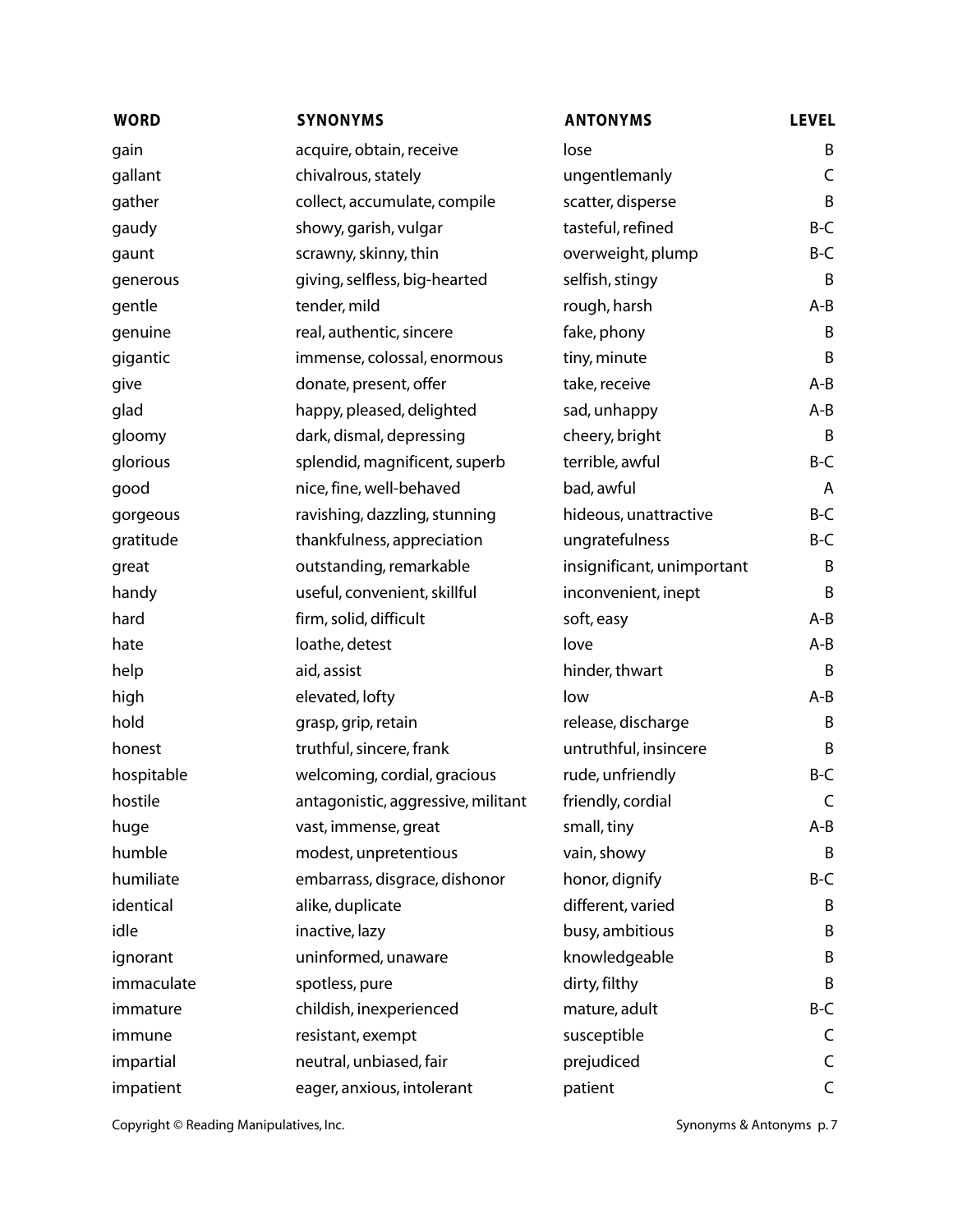| <b>WORD</b>  | <b>SYNONYMS</b>                 | <b>ANTONYMS</b>                 | <b>LEVEL</b> |
|--------------|---------------------------------|---------------------------------|--------------|
| imperative   | compulsory, crucial, mandatory  | unnecessary, optional           | C            |
| imperfect    | marred, defective, faulty       | perfect, flawless               | B            |
| impetuous    | impulsive, rash, reckless       | restrained, careful             | C            |
| important    | significant, meaningful         | unimportant, meaningless        | B            |
| independent  | self-reliant, autonomous        | dependent, unsure               | B            |
| inferior     | lesser, substandard             | superior                        | B            |
| infuriate    | enrage, agitate, provoke        | soothe, clam                    | C            |
| ingenious    | clever, creative, original      | unoriginal, dull                | C            |
| innocent     | guiltless, blameless            | guilty                          | B            |
| insane       | crazy, deranged, mad            | sane                            | B            |
| insufficient | inadequate, deficient           | adequate, enough                | B-C          |
| intelligent  | bright, sensible, rational      | ignorant, dense                 | B-C          |
| interesting  | provocative, engrossing         | dull, boring                    | B-C          |
| intermittent | sporadic, periodic              | regular, continual              | C            |
| internal     | inner, inside                   | external, outer                 | B            |
| intolerant   | bigoted, prejudiced             | understanding, accepting        | C            |
| intriguing   | fascinating, enthralling        | uninteresting, dull             | C            |
| irrelevant   | inappropriate, unrelated        | relevant, pertinent, applicable | C            |
| irritate     | annoy, agitate, provoke         | soothe, calm                    | B            |
| join         | connect, unite, link            | separate, disconnect, detach    | B            |
| jolly        | merry, jovial, joyful           | sad, grim, glum                 | B            |
| jubilant     | overjoyed, delighted, elated    | dejected, depressed             | C            |
| keep         | save, protect, guard            | discard, lose                   | B            |
| kind         | considerate, tender, thoughtful | mean, cruel, inconsiderate      | B            |
| lament       | mourn, grieve                   | rejoice, celebrate              | B-C          |
| large        | big, massive, huge              | small, little                   | A            |
| last         | final, end                      | first, beginning                | Α            |
| least        | fewest, minimum, smallest       | most, maximum                   | B            |
| legible      | readable, clear                 | illegible, unreadable           | B-C          |
| lenient      | lax, unrestrained, easy         | harsh, strict                   | B-C          |
| listless     | lethargic, tired                | active, energetic               | B-C          |
| logical      | sensible, sane, rational        | illogical, unreasonable         | B-C          |
| long         | lengthy                         | short                           | A            |
| loose        | slack, limp                     | tight                           | A            |
| lure         | attract, seduce, entice         | repel                           | B-C          |
| luxurious    | extravagant, elegant            | meager, scanty                  | C            |
| magnify      | expand, enlarge, exaggerate     | reduce, minimize                | B            |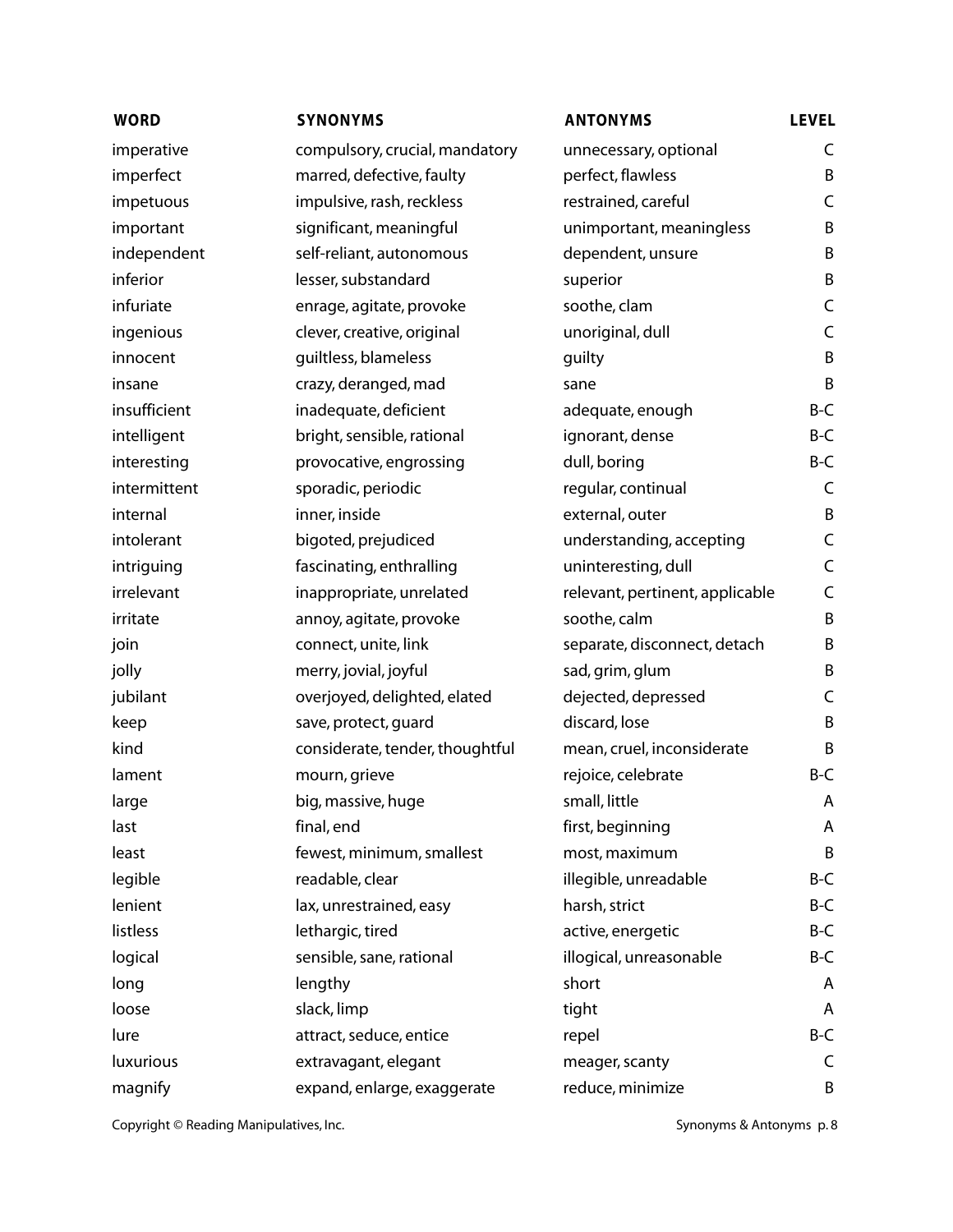| <b>WORD</b> | <b>SYNONYMS</b>                   | <b>ANTONYMS</b>            | <b>LEVEL</b> |
|-------------|-----------------------------------|----------------------------|--------------|
| mandatory   | required, compulsory              | optional                   | C            |
| maneuver    | manipulate, handle, scheme        |                            | $\mathsf C$  |
| maximum     | greatest, uppermost, highest      | minimum, least             | B            |
| meager      | scanty, sparse, poor              | abundant, generous         | $\mathsf C$  |
| mean        | unkind, malicious, nasty          | pleasant, nice             | A-B          |
| mediocre    | fair, moderate, so-so             | outstanding                | B            |
| mend        | repair, fix                       | break                      | B            |
| migrant     | drifting, traveling, transient    | stationary, immovable      | C            |
| militant    | combative, aggressive, warlike    | peaceful                   | C            |
| minor       | lesser, inferior, secondary       | major                      | B            |
| mirth       | merriment, fun, laughter          | gloom, sadness             | B            |
| mischievous | naughty, impish                   | well-behaved, angelic      | B-C          |
| misfortune  | hardship, catastrophe, mishap     | good luck, fortune         | B-C          |
| mobile      | moveable, changeable              | immobile, stationary       | B            |
| moderate    | temperate, lenient, medium        | extreme, harsh             | B-C          |
| momentous   | important, powerful, outstanding  | unimportant, insignificant | $\mathsf C$  |
| monotonous  | boring, tedious dreary, humdrum   | interesting                | B-C          |
| moral       | ethical, virtuous, righteous      | immoral, unethical         | B-C          |
| morbid      | appalling, awful, ghastly         | pleasant                   | B-C          |
| morose      | gloomy, sullen, moody, glum       | cheerful, optimistic       | C            |
| mourn       | grieve, lament, bemoan            | rejoice                    | B            |
| mysterious  | elusive, occult, secret           | obvious, known             | B-C          |
| naughty     | bad, disobedient, wrong           | good, appropriate          | B            |
| neat        | clean, orderly, tidy              | sloppy, disorderly         | B            |
| negligent   | careless, derelict, inattentive   | conscientious, careful     | C            |
| nervous     | ruffled, flustered, perturbed     | composed, calm             | B            |
| neutral     | impartial, unprejudiced           | prejudiced, partial        | B-C          |
| new         | unused, fresh, modern             | old, antique               | A-B          |
| nice        | pleasing, desirable, fine         | unpleasant, naughty        | A-B          |
| nonchalant  | indifferent, lackadaisical, blase | concerned, apprehensive    | C            |
| normal      | ordinary, typical, usual          | abnormal, unusual          | B            |
| numerous    | several, abundant, considerable   | few, scanty                | B-C          |
| obey        | mind, heed, comply                | disobey, resist            | B            |
| oblivious   | unconscious, preoccupied, dazed   | mindful, aware             | C            |
| obnoxious   | offensive, abominable, repulsive  | pleasant, pleasing         | C            |
| observe     | examine, study, scrutinize        | ignore, disregard          | B-C          |
| obsolete    | extinct, dated, antiquated        | stylish, vogue, current    | B-C          |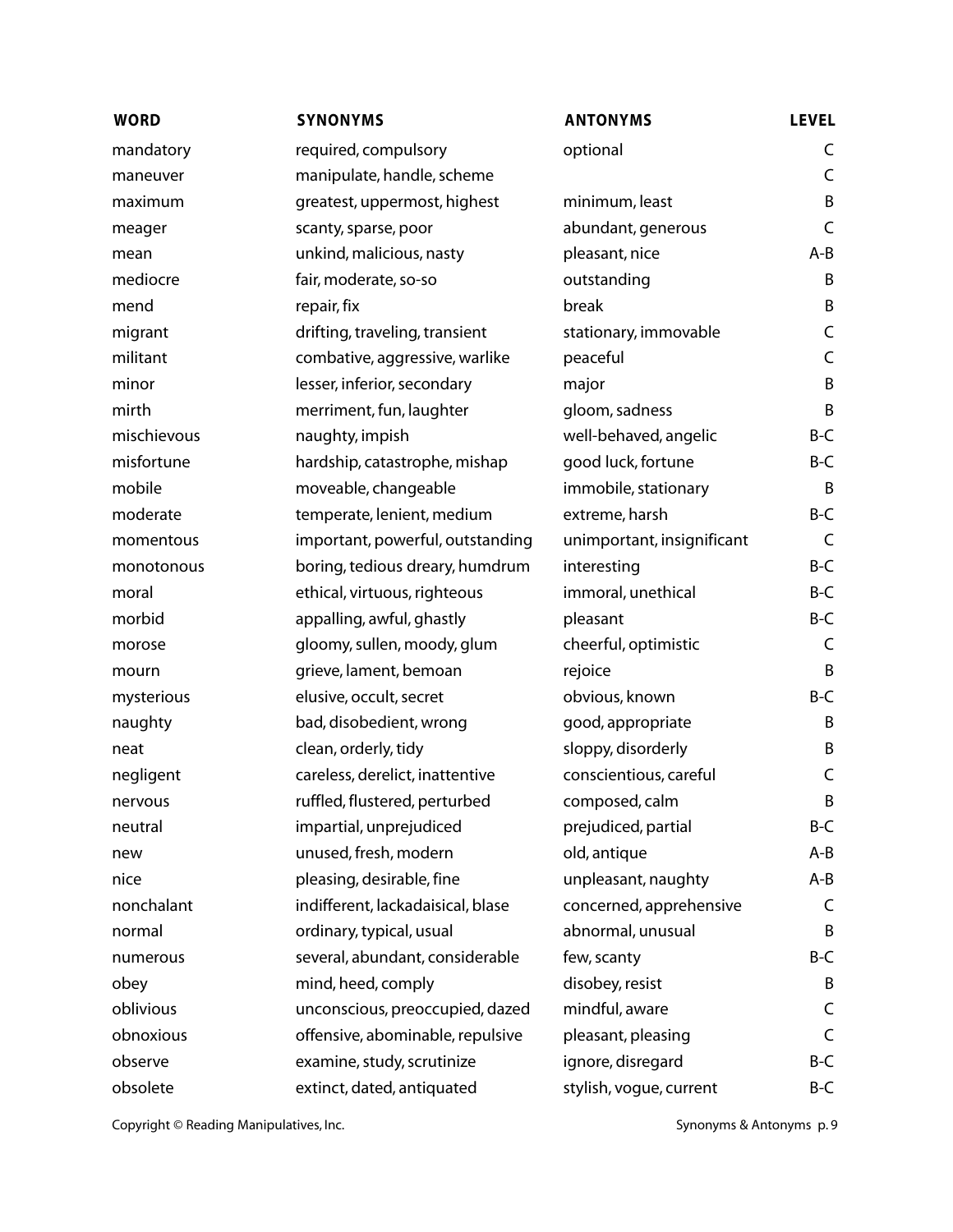| <b>WORD</b>  | <b>SYNONYMS</b>                  | <b>ANTONYMS</b>                | <b>LEVEL</b> |
|--------------|----------------------------------|--------------------------------|--------------|
| obstinate    | stubborn, bullheaded, adamant    | maneuverable, flexible         | C            |
| odd          | peculiar, weird, strange         | usual, ordinary                | B            |
| offend       | displease, affront, disgust      | please, delight                | B            |
| ominous      | threatening, menacing            |                                | C            |
| opaque       | obscure, murky, unclear          | transparent, clear             | B-C          |
| open         | begin, unfold, originate         | close                          | $A - B$      |
| opponent     | enemy, rival, foe                | ally, friend                   | B            |
| optimistic   | hopeful, confident               | pessimistic                    | $B-C$        |
| optional     | voluntary, elective              | required                       | B-C          |
| ordinary     | usual, average                   | unusual, remarkable            | B            |
| outrageous   | preposterous, shocking           | warranted, acceptable          | C            |
| outstanding  | extraordinary, distinguished     | insignificant, inconsequential | B-C          |
| painstaking  | meticulous, precise, fastidious  | careless, negligent            | B-C          |
| passive      | compliant, submissive, yielding  | forceful                       | B-C          |
| past         | former, previous, preceding      | future                         | B            |
| patience     | tolerance, perseverance          | impatience                     | B-C          |
| peculiar     | weird, bizarre                   | normal, conventional           | B-C          |
| perfect      | flawless, accurate               | imperfect, faulty              | B            |
| permanent    | enduring, lasting                | temporary, changing            | B            |
| perpetual    | eternal, endless, incessant      | short-lived, fleeting          | C            |
| persuade     | convince, influence              | dissuade, deter                | B-C          |
| plausible    | believable, reasonable, logical  | unbelievable                   | C            |
| plentiful    | ample, enough, abundant          | scarce, insufficient           | B-C          |
| pliable      | supple, flexible, compliant      | rigid, closed-minded           | C            |
| polite       | gracious, refined, courteous     | rude, discourteous             | $B-C$        |
| poor         | destitute, needy, impoverished   | rich, wealthy                  | B-C          |
| portion      | part, segment, piece             | whole, total                   | B            |
| possible     | conceivable, feasible, plausible | impossible, unachievable       | B-C          |
| precarious   | dangerous, uncertain, shaky      | sure, safe                     | C            |
| precious     | cherished, valuable, prized      | cheap, worthless               | B-C          |
| prejudiced   | biased, opinionated, influenced  | impartial                      | B-C          |
| premature    | early, hasty                     | late, delayed                  | B            |
| premeditated | planned, intended, calculated    | spontaneous, accidental        | C            |
| preserve     | uphold, guard, save              | destroy, neglect               | B            |
| pretty       | lovely, beautiful, attractive    | homely, unattractive           | A-B          |
| prevalent    | customary, widespread            | uncommon, unusual              | B-C          |
| prevent      | thwart, prohibit, hinder         | permit, allow                  | B-C          |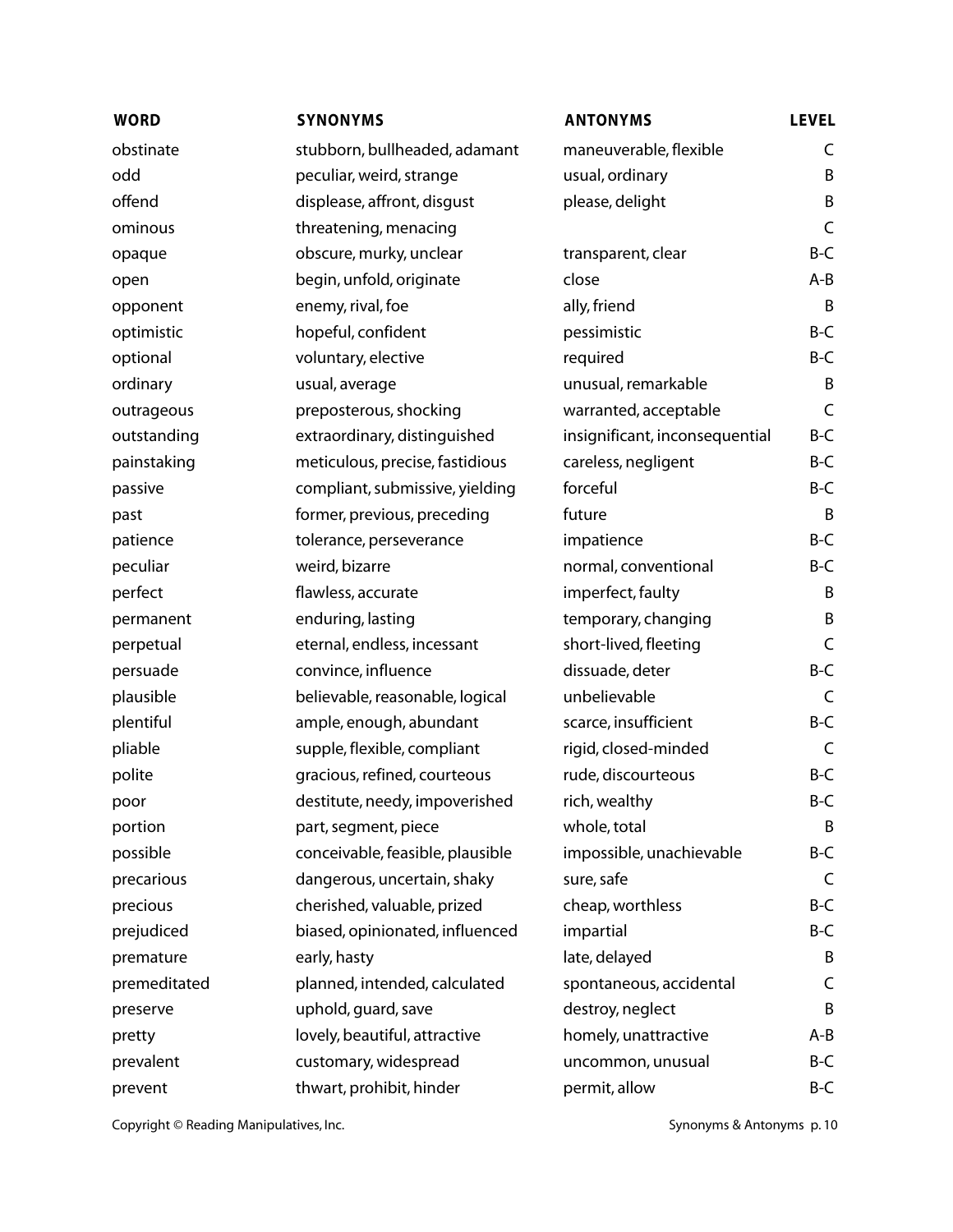| <b>WORD</b> | <b>SYNONYMS</b>                    | <b>ANTONYMS</b>            | <b>LEVEL</b> |
|-------------|------------------------------------|----------------------------|--------------|
| probable    | likely, apt, liable                | improbable, doubtful       | $B-C$        |
| proficient  | skilled, adept, competent          | inefficient, inept         | C            |
| profit      | gain, earnings, benefit            | loss                       | B            |
| prohibit    | forbid, bar, restrict              | allow, permit              | B            |
| prominent   | distinguished, eminent             | unknown, not renowned      | C            |
| prompt      | punctual, timely                   | late, slow                 | B            |
| prosperous  | thriving, successful, flourishing  | unsuccessful, fruitless    | B-C          |
| proud       | arrogant, elated                   | modest, ashamed            | B            |
| push        | shove, propel                      | pull                       | A            |
| qualified   | competent, suited, capable         | unfit, unsuited            | B            |
| question    | interrogate, inquire, ask          | answer                     | B            |
| quiet       | silent, hushed, tranquil           | noisy, rowdy               | $A - B$      |
| quit        | cease, stop, withdraw              | continue, remain           | B            |
| racket      | noise, commotion, disturbance      | peace, quiet               | B            |
| radiant     | luminous, shining, lustrous        | dim, not illuminated       | $\mathsf C$  |
| raise       | hoist, elevate                     | lower                      | B            |
| ratify      | approve, confirm, endorse          | veto, refuse               | B-C          |
| rational    | logical, level-headed, sensible    | irrational, crazy          | C            |
| ravage      | devastate, ruin, damage            | restore, revitalize        | $\mathsf C$  |
| raze        | destroy, demolish                  | build, construct           | $B-C$        |
| recreation  | amusement, pleasure, pastime       | work, labor                | B-C          |
| reduce      | lessen, decrease, diminish         | increase, enlarge, amplify | B-C          |
| refute      | contradict, dispute                | agree, concur              | C            |
| regular     | routine, customary, steady         | irregular, abnormal        | B-C          |
| regulate    | control, oversee, handle           | decontrol                  | $\mathsf C$  |
| relentless  | persistent, merciless, unyielding  | lenient, sympathetic       | C            |
| relevant    | pertinent, suitable, apropos       | irrelevant, insignificant  | C            |
| reliable    | trustworthy, steadfast, stable     | undependable, unreliable   | B-C          |
| reluctant   | unwilling, hesitant                | willing, accommodating     | C            |
| remote      | secluded, isolated, distant        | close, accessible          | B-C          |
| repulsive   | hideous, offensive, gruesome       | pleasing, alluring         | C            |
| reputable   | honorable, upstanding, honest      | dishonest, untrustworthy   | $\mathsf C$  |
| resist      | oppose, withstand, defy            | comply, conform            | B-C          |
| retaliate   | avenge, revenge, reciprocate       |                            | C            |
| reveal      | show, disclose, divulge            | hide, conceal              | B-C          |
| ridiculous  | nonsensical, foolish, preposterous | sensible, believable       | B-C          |
| risky       | hazardous, perilous, chancy        | safe, sound                | B-C          |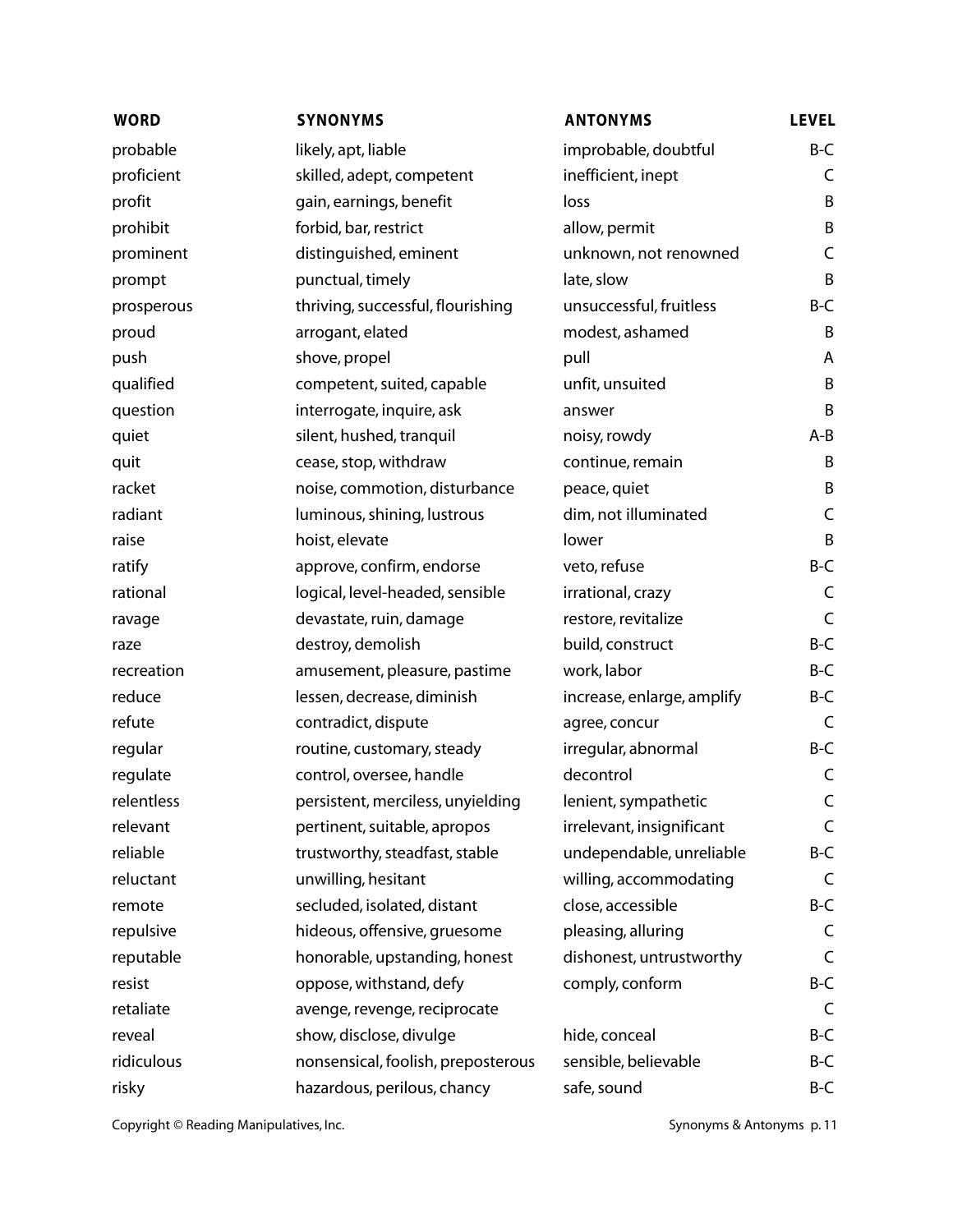| <b>WORD</b> | <b>SYNONYMS</b>                  | <b>ANTONYMS</b>         | <b>LEVEL</b> |
|-------------|----------------------------------|-------------------------|--------------|
| rowdy       | boisterous, rambunctious         | well-mannered, genteel  | C            |
| rude        | impolite, discourteous           | polite, mannerly        | B-C          |
| sad         | unhappy, dejected, gloomy        | happy, glad             | A-B          |
| same        | identical, alike, equivalent     | different, diverse      | B            |
| savage      | uncivilized, barbarous           | civilized, gentle, tame | C            |
| save        | preserve, conserve, keep         | spend, discard          | B            |
| scarce      | scanty, rare, sparse             | plentiful, abundant     | B-C          |
| scrawny     | skinny, gaunt, spindly           | husky, chubby           | B-C          |
| scrupulous  | meticulous, ethical, fastidious  | unethical, careless     | C            |
| seize       | apprehend, grab, snatch          | release, free           | B-C          |
| separate    | divide, segregate, partition     | unite, join             | B-C          |
| serene      | peaceful, tranquil, calm         | disturbed, upset        | B-C          |
| serious     | grave, solemn, pensive           | flighty, fickle         | B-C          |
| shrewd      | clever, cunning, crafty          | unthinking, careless    | B-C          |
| shy         | bashful, timid                   | bold, aggressive        | B            |
| sick        | ill, ailing                      | well, healthy           | A            |
| slim        | slender, thin, svelte            | stout, stocky           | B            |
| sluggish    | listless, lethargic, inactive    | quick, speedy           | B-C          |
| small       | little, insignificant, trivial   | large, important        | B            |
| smooth      | slick, glossy, level             | rough                   | B            |
| sociable    | friendly, cordial, gregarious    | unfriendly, aloof       | B-C          |
| sorrow      | woe, anguish, grief              | joy, ecstasy            | B-C          |
| special     | exceptional, notable, particular | ordinary, usual         | B            |
| spontaneous | instinctive, automatic, natural  | planned, rehearsed      | C            |
| stable      | steady, unchanging, settled      | unsettled               | B            |
| stationary  | fixed, immobile, firm            | movable, portable       | C            |
| stimulate   | rouse, stir, motivate            | stifle, suppress        | C            |
| stop        | quit, cease, terminate           | start, begin            | A-B          |
| strenuous   | vigorous, laborious              | effortless, easy        | C            |
| strict      | stringent, severe, stern         | lenient                 | B-C          |
| strong      | powerful, mighty, potent         | weak                    | A-B          |
| stupid      | unintelligent, dense, foolish    | knowledgeable, smart    | B            |
| subsequent  | following, succeeding, latter    | preceding, previous     | C            |
| successful  | thriving, prosperous, triumphant | failing, unsuccessful   | B-C          |
| sufficient  | ample, enough, adequate          | lacking, insufficient   | B            |
| superb      | magnificent, exquisite           | inferior, mediocre      | B-C          |
| suppress    | restrain, inhibit, squelch       | foster, encourage       | B-C          |